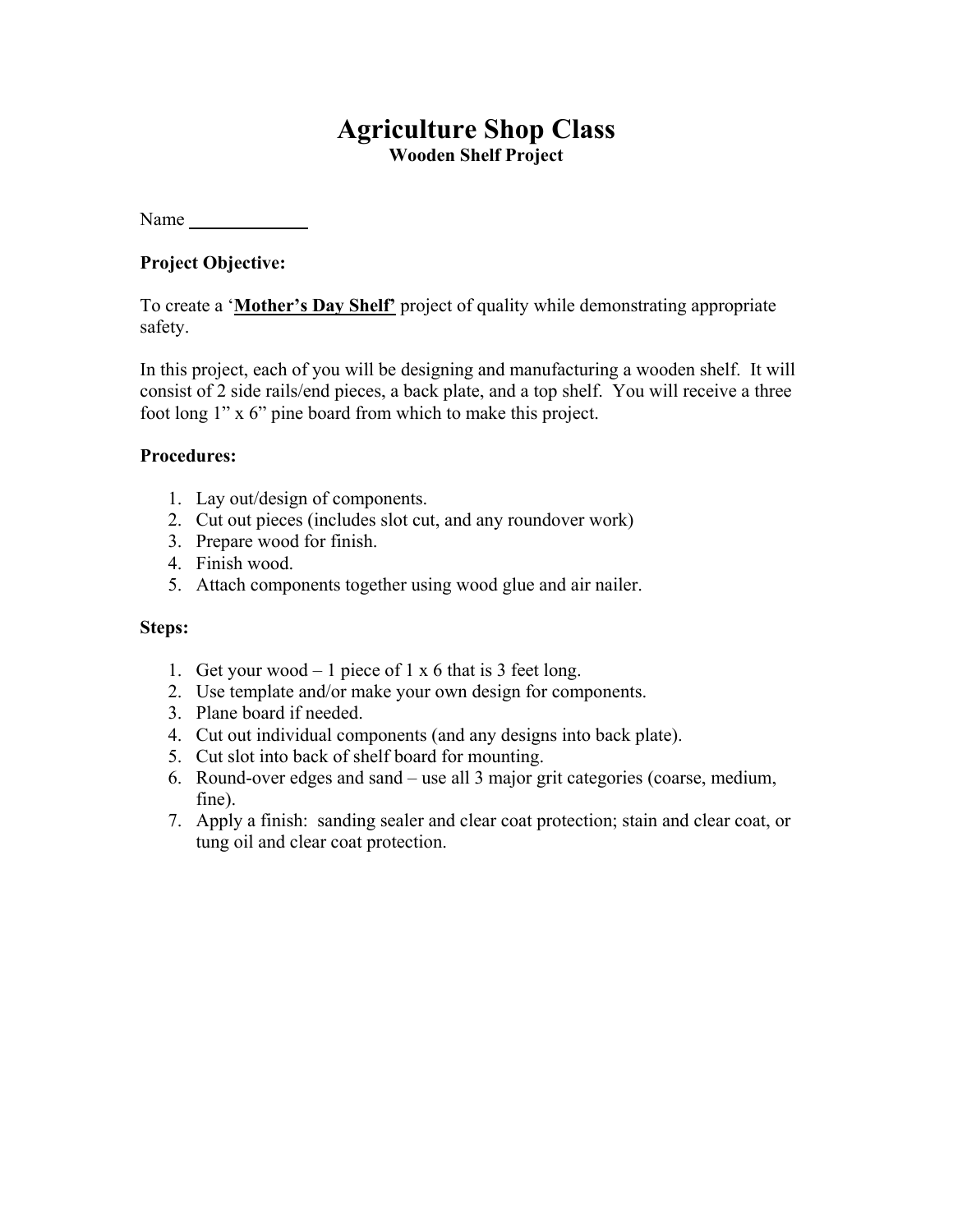# **Roland-Story Agriculture Shop Class Mother's Day Shelf Project**

Name

| <b>Evaluation</b>                            | 4-Excellent                                                 | $3 -$ Above                                                        | $2 - Average$                                                        | 1-Below                                                               |
|----------------------------------------------|-------------------------------------------------------------|--------------------------------------------------------------------|----------------------------------------------------------------------|-----------------------------------------------------------------------|
| Criteria                                     |                                                             | Average                                                            |                                                                      | Average                                                               |
| Length                                       | Cut to correct<br>length                                    | $1/4$ to $1/2$ inch<br>off                                         | $1/2$ to $3/4$ inch<br>off                                           | More than 3/4<br>inch off                                             |
| Staining                                     | Correctly applied<br>- even and equal<br>coverage           | Correctly applied<br>- even, but<br>unequal coverage               | Incorrectly<br>applied - uneven<br>and unequal<br>coverage           | Not stained.                                                          |
| Finish                                       | Very smooth and<br>free of defects                          | Smooth with<br>some defects                                        | Rough with<br>defects                                                | Rough with splits                                                     |
| Appearance<br>including drilling<br>of holes | Even with<br>correctly applied<br>paint and/or stain        | Slightly uneven<br>with correctly<br>applied paint<br>and/or stain | Uneven with<br>correctly applied<br>paint and/or stain               | Uneven with<br>paint and/or stain<br>applied<br>incorrectly           |
| Summary<br>Paper                             | Completed fully<br>with no spelling<br>or grammar<br>errors | Completed fully<br>with 1 to 2<br>spelling or<br>grammar errors    | Completed fully<br>with more than 3<br>spelling or<br>grammar errors | Not completed or<br>has more than 3<br>spelling or<br>grammar errors. |

Safety used in project……………………….. 5 points possible \_\_\_\_\_\_

Questions on backside ……………………… 5 points possible \_\_\_\_\_\_

Total points earned \_\_\_\_\_\_\_\_\_\_\_\_\_\_ out of 30.